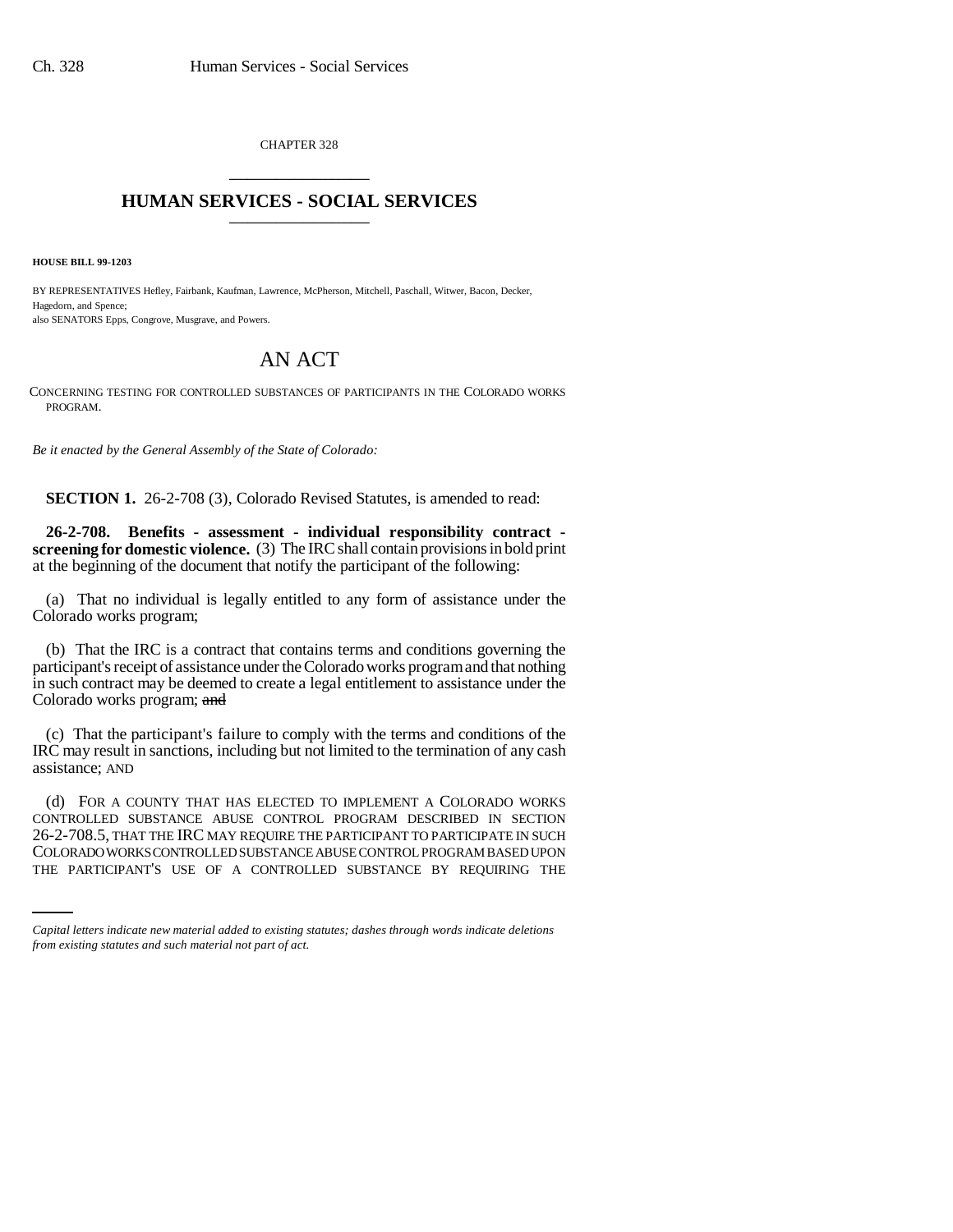PARTICIPANT TO TAKE ACTION TOWARD REHABILITATION CONSISTENT WITH THE RECOMMENDATIONS OF THE ASSESSMENT PURSUANT TO SECTION 26-2-711 (5) (c). THE PROGRAM MAY BE INCLUDED AS A COUNTY-DEFINED WORK ACTIVITY. THE REHABILITATION PLAN MAY INCLUDE RANDOM DRUG TESTING, DRUG TREATMENT, OR OTHER REHABILITATION ACTIVITIES. THE PARTICIPANT MAY BE SUBJECT TO ANY SANCTIONS FOR NONPARTICIPATION IN A WORK ACTIVITY IF THE PARTICIPANT FAILS TO MEET THE REQUIREMENTS OF THE REHABILITATION PLAN; EXCEPT THAT A PARTICIPANT MAY NOT BE SANCTIONED FOR FAILING TO MEET THE REQUIREMENTS OF THE REHABILITATION PLAN IF SERVICES REQUIRED UNDER SUCH PLAN ARE NOT AVAILABLE, IF TRANSPORTATION OR CHILD CARE IS NOT AVAILABLE, OR IF THE COSTS OF THE SERVICES ARE PROHIBITIVE.

**SECTION 2.** Part 7 of article 2 of title 26, Colorado Revised Statutes, is amended BY THE ADDITION OF A NEW SECTION to read:

**26-2-708.5. Colorado works controlled substance abuse control program.** (1) A COUNTY MAY ELECT TO IMPLEMENT A COLORADO WORKS CONTROLLED SUBSTANCE ABUSE CONTROL PROGRAM PURSUANT TO THE PROVISIONS OF THIS SECTION. UNDER SUCH A PROGRAM, IF THE USE OF A CONTROLLED SUBSTANCE PREVENTS THE PARTICIPANT FROM SUCCESSFULLY PARTICIPATING IN HIS OR HER WORK ACTIVITY, THEN A COUNTY DEPARTMENT MAY REQUIRE THE PARTICIPANT TO PARTICIPATE IN A SUBSTANCE ABUSE CONTROL PROGRAM BASED IN WHOLE OR IN PART UPON A REPRESENTATION BY THE PARTICIPANT THAT THE PARTICIPANT IS USING CONTROLLED SUBSTANCES OR UPON A FINDING BY THE COUNTY DEPARTMENT PURSUANT TO AN ASSESSMENT BY A CERTIFIED DRUG TREATMENT PROVIDER THAT THE PARTICIPANT IS OR IS LIKELY TO BE USING CONTROLLED SUBSTANCES. IF A COUNTY CHOOSES TO REQUIRE THE PARTICIPANT TO PARTICIPATE IN A CONTROLLED SUBSTANCE ABUSE CONTROL PROGRAM, THEN THE COUNTY DEPARTMENT SHALL:

(a) REQUIRE THE PARTICIPANT TO HAVE AN ASSESSMENT BY A CERTIFIED DRUG TREATMENT PROVIDER AND TO FOLLOW A REHABILITATION PLAN, BASED UPON THE ASSESSMENT, DEVELOPED BY A CERTIFIED DRUG TREATMENT PROVIDER, INCLUDING, BUT NOT LIMITED TO, PARTICIPATION IN A CONTROLLED SUBSTANCE TREATMENT PROGRAM AS A CONDITION OF CONTINUED RECEIPT OF ASSISTANCE UNDER THE WORKS PROGRAM. THIS PARAGRAPH (a) SHALL NOT CREATE AN ENTITLEMENT TO REHABILITATION SERVICES OR PAYMENT FOR SUCH SERVICES.

(b) IF REQUIRED BY THE REHABILITATION PLAN, CONDUCT RANDOM TESTING ON SUCH PARTICIPANT TO DETERMINE IF HE OR SHE IS REMAINING FREE OF CONTROLLED SUBSTANCES; AND

(c) IMPOSE ANY APPLICABLE SANCTIONS FOR NONPARTICIPATION IN A WORK ACTIVITY ON SUCH PARTICIPANT IN THE EVENT THAT HE OR SHE FAILS TO FOLLOW THE REHABILITATION PLAN, INCLUDING TESTING POSITIVE ON A RANDOM TEST IF CONDUCTED PURSUANT TO PARAGRAPH (b) OF THIS SUBSECTION (1) OR REFUSAL TO PARTICIPATE IN A RANDOM TEST IF CONDUCTED PURSUANT TO PARAGRAPH (b) OF THIS SUBSECTION (1).

(2) A PARTICIPANT MAY NOT BE SANCTIONED FOR FAILING TO MEET THE REQUIREMENTS OF THE REHABILITATION PLAN PURSUANT TO PARAGRAPH (c) OF SUBSECTION (1) OF THIS SECTION IF THE SERVICES REQUIRED UNDER SUCH PLAN ARE